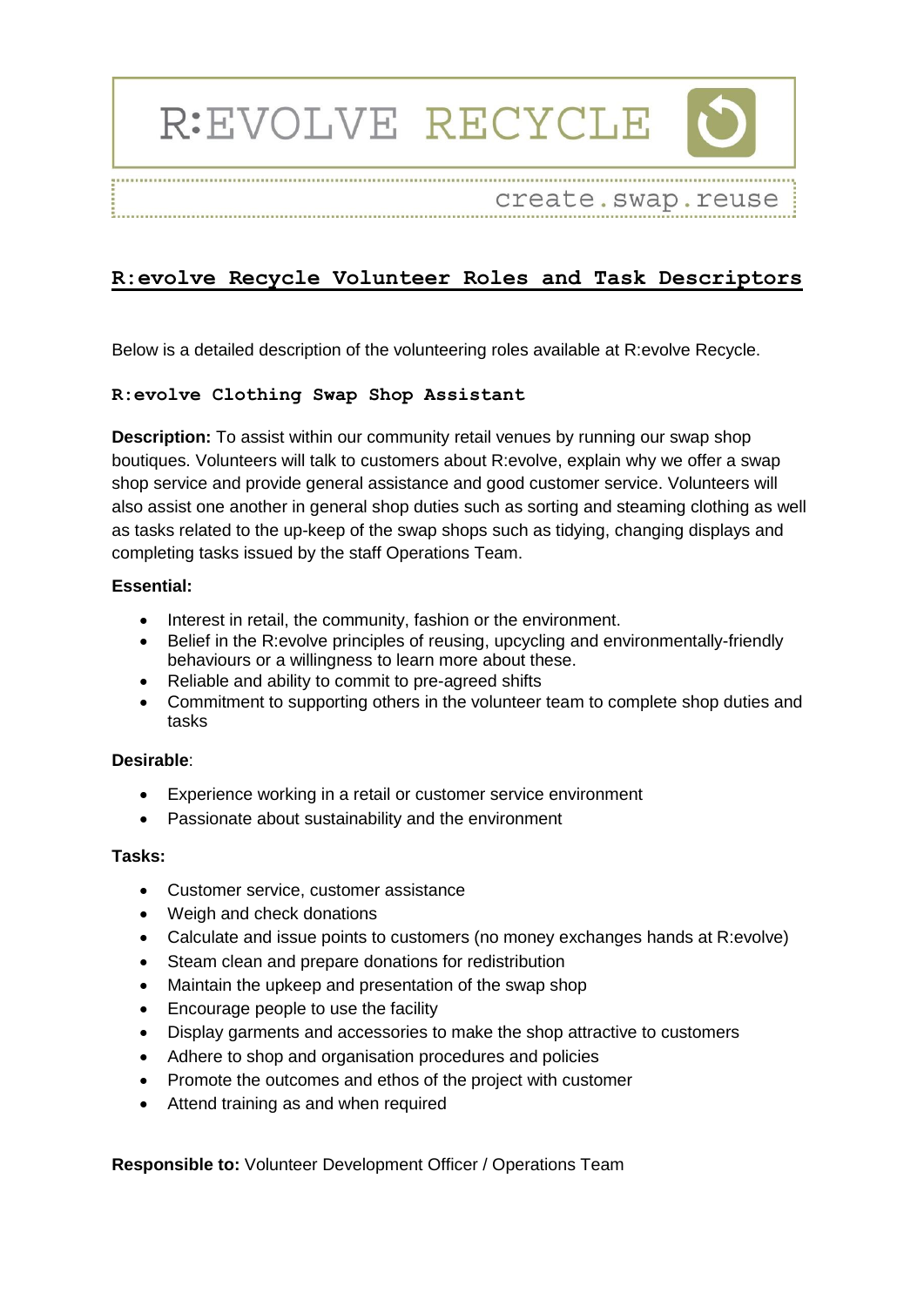# **R:evolve Learn Tutor**

**Description:** To share textile skills through our programme of community workshops. To support, assist with, and help to showcase R:evolve's work through upcycling, reusing, mending and recycling unwanted clothes and textiles into something new.

# **Essential:**

- Textile skills (sewing, knitting, weaving, crochet, quilting, dressmaking etc.)
- Enthusiasm for passing on skills to the local community.
- Willingness to lead R:evolve Learn workshops in our designated workshop spaces in our R:evolve retail locations (Rutherglen, Cambuslang and/or Hamilton).
- Belief in the R:evolve principles of upcycling, reusing, and environmentally-friendly behaviours or a willingness to learn more about these.

# **Desirable:**

- Experience in delivering workshops in a community setting.
- Experience in working with children, young people and vulnerable adults.
- Willingness to travel outwith R:evolve locations to deliver workshops to community groups, youth groups, etc.

#### **Tasks:**

- Plan and prepare the workshops in collaboration with the Community Sustainability Coordinator.
- Deliver textile workshops both within and outwith our shops as part of our Community Learn programme.
- Be responsible for Health & Safety of yourself and participants during workshops; be aware of relevant procedures; supervise the safe use of tools and equipment.
- Ensure that workshops are delivered professionally with good outcomes produced.
- Collect and report relevant data as required (e.g. participant details, weights of materials) to ensure that project reporting is up to date.
- Adhere to organisation procedures and policies.
- Attend training as and when required.
- Promote the outcomes and ethos of the project to workshop participants.
- Encourage people to use our facilities; sign up participants as R:evolve Members.

**Responsible to**: Volunteer Development Officer / Community Sustainability Coordinator

# **R:evolve Ambassador**

**Description:** To promote the R:evolve Recycle project through events and promotional activities including, for example: delivering pop-up shops and information stalls, giving out promotional material at events, photography or assisting with event planning and delivery. Ideally our R:evolve Ambassadors will be people who know about the project through volunteering as a Swap Shop Assistant or a R:evolve Learn Tutor and are also willing to take on this additional role on an "as and when required" basis. However, this opportunity is also ideal for people who due to study or work commitments can not commit to volunteering regularly but would still like to be involved with the project.

# **Essential:**

- Belief in, and enthusiasm for the R:evolve Recycle Project, and our principles of upcycling, reusing, and environmentally-friendly behaviours.
- Friendly, approachable and willing to engage with customers, community groups and the public at pop-up shops, community workshops, marketing events etc. to spread the word and get people involved with R:evolve.